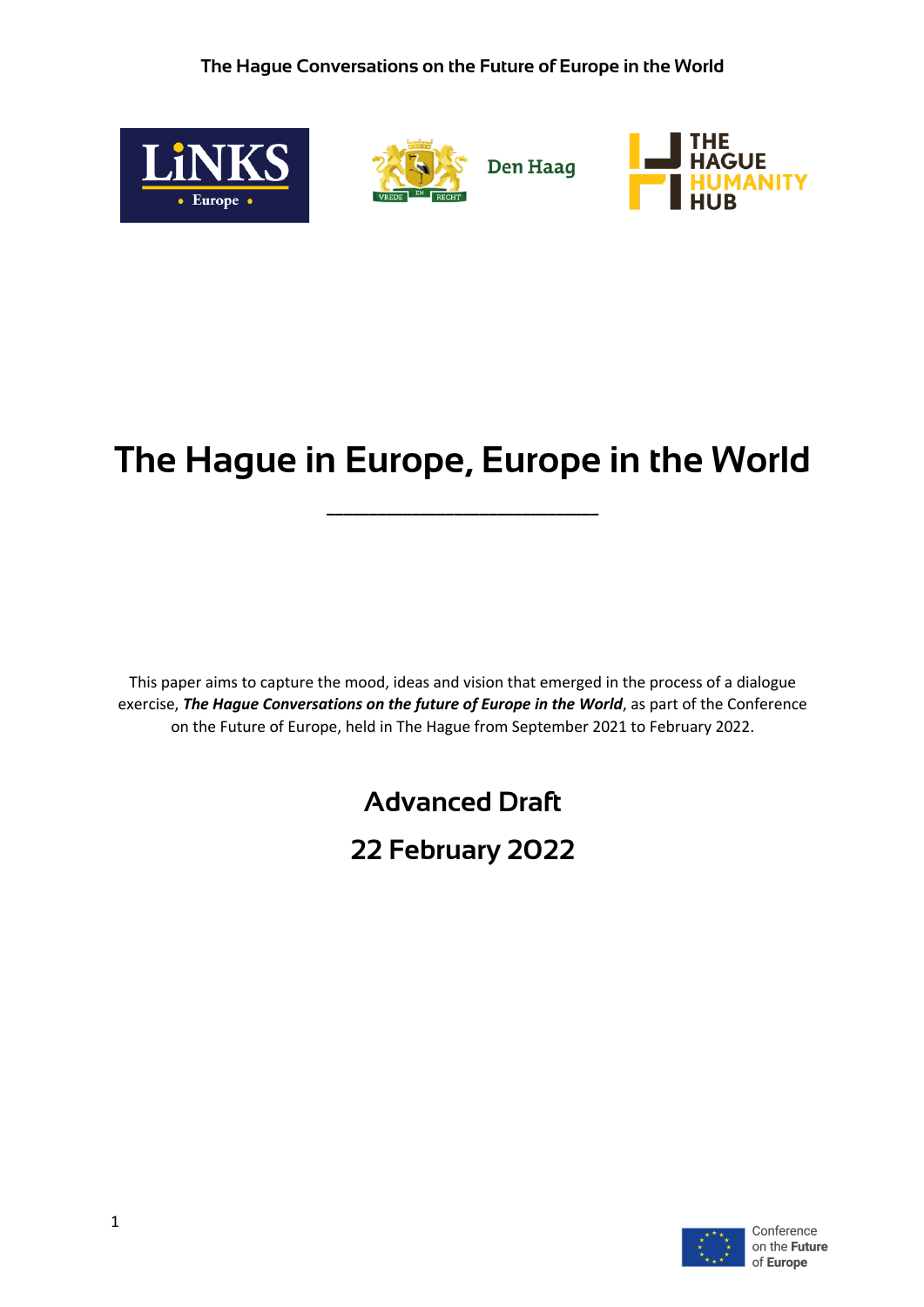#### **I. Preamble**

#### **(a) Europe, our common home, and its place in the world**

Europe is our common home. For 450 million citizens across 27 member states, the European Union is the vehicle that drives the quest for peace and prosperity on the continent; its institutions put into practice our common aspirations and regulate our economy, and increasingly, our way of life. Overall, and regardless of shortcomings and disappointments, the European project has worked, kept peace between the EU member states, improved individual and collective rights, extended prosperity, and generally made the continent a force for good in the world.

There is, however, neither room nor time for complacency. A range of existential challenges are now looming – from climate change to the consequences of the COVID-19 pandemic; from the threat of war close to us to the erosion of hardly gained fundamental rights and freedoms across the world. It is clear that not only are past achievements not easily expanded and sustained, but there is now a threat that many of them can be reversed. Thus, the safety and security of EU citizens cannot be seen or addressed in narrow terms of hard power projection only. The EU, as the only potential soft-power superpower, needs to be able to identify how to use different tools in tandem with each other as it faces the challenges ahead.

For the European Union, simply engaging with the world as before is no longer an option. There are some very hard choices to be made, and as we go forward, we all – institutions, member states, citizens – have to navigate some very real and very difficult dilemmas.

At the heart of the current debate on the future of the European Union is the central question of democracy and accountability, and the role of the citizen. The Conference on the future of Europe, an initiative led by the three main EU institutions – the Council, the Parliament and the Commission – is an exercise across the 27 member states that aims to bring the citizen back to the centre, in a process of discussion and reflection on different aspects of the future of Europe.

# **(b) The Conference on the Future of Europe**

The Conference on the Future of Europe has been a very timely exercise that has allowed voices from across the continent to be heard. Despite the limitations on public gatherings brought about by the pandemic, thousands of Europeans from all walks of life have engaged in a process of reflection and dialogue over the last year.

LINKS Europe, an independent foundation based in The Hague, in association with the City of The Hague, and with the support of The Hague Humanity Hub, in September 2021 embarked on a series of conversations on the theme "The Future of Europe in the World". Despite the constraints of following the government rules and guidelines related to the COVID-19 pandemic, ten events in six clusters of activities were organised in the period September 2021 to February 2022. Most were held in person, whilst some were held online or in hybrid form. Hundreds of citizens of The Hague – including participants from the city's rich ecosystem of international organisations, diplomatic and political community, think-tanks, education institutions, NGOs and community groups – attended and contributed to the conversation. Others joined us from other parts of the Netherlands and the EU, and even beyond, to contribute with their ideas. Opinions were also submitted in written form.

The summaries of proceedings from these events have fed into the wider process of the Conference on the Future of Europe. This paper aims to catch the mood and spirit of these conversations and highlight key messages and ideas. Throughout these conversations, participants emphasised the need

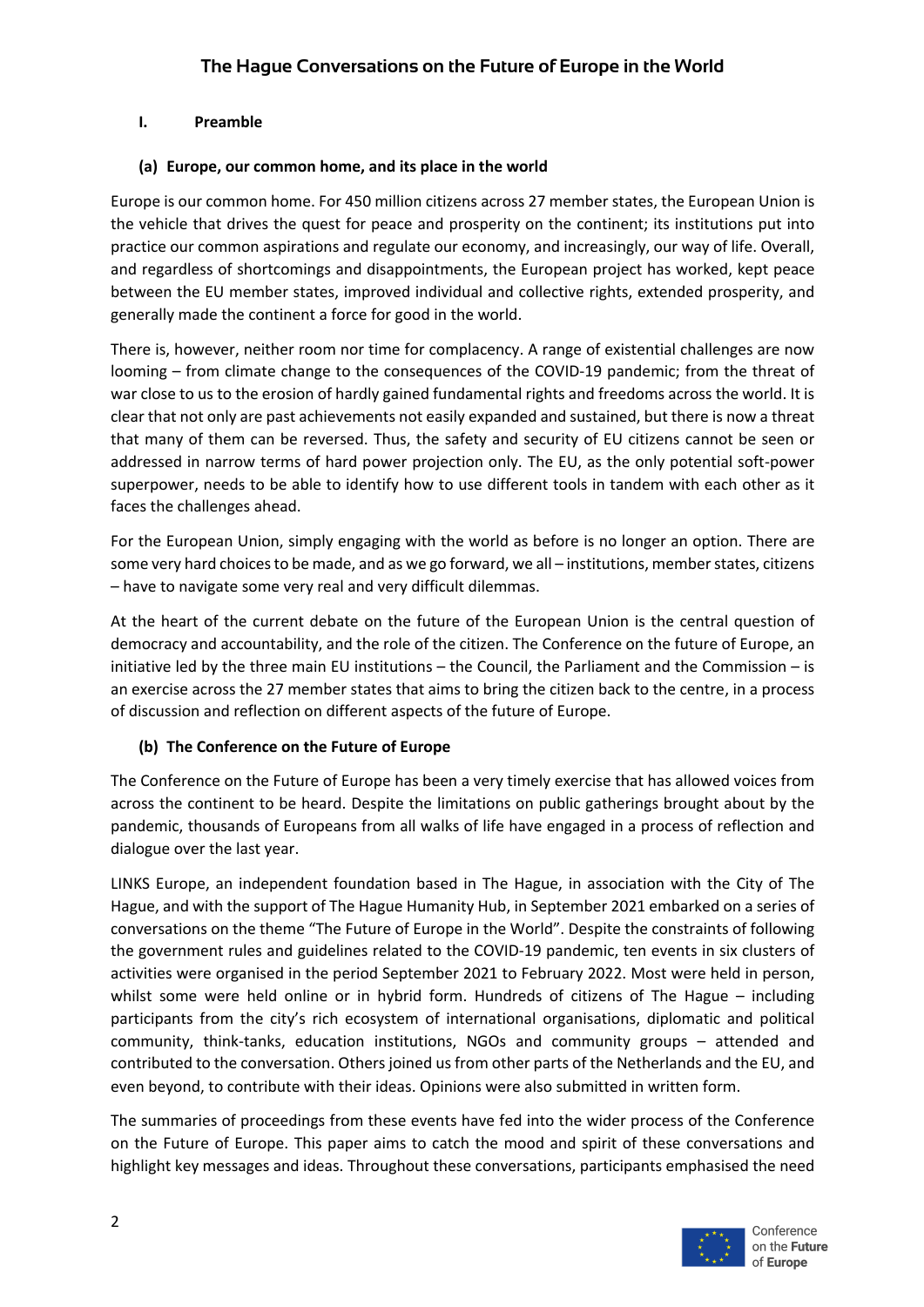not to turn this debate into an abstract exercise. They wanted to know how changes in the way the EU conducts its relations with the world will affect them, how they can contribute to the process, and how they can have their voices heard. This paper therefore connects the theme of The Hague in Europe with that of Europe in the World. For many of the participants at our events, the two were very much interlinked.

# **(c) Foreign policy begins at home**

Throughout the series of Conversations on the Future of Europe in the World held in The Hague, participants repeatedly emphasised that what Europe does in the world depends a lot on its own internal vision and cohesion. It's useless to preach about European values to the rest of the world when within the EU these values are often under threat. Citizens have a right to be part of the debate about the role of the EU in the world. Without such a debate, foreign policy initiatives quickly run out of popular support and steam. There was also among participants an understanding that a sense of complacency existed for many citizens, which led to a big disconnect with how they view EU policy. Part of this problem is the result of lack of information, part the result of disinformation, but a large part is due to the failure of the intermediaries between citizens and political power: politicians, especially MPs and MEPs; journalists and commentators; think tanks and academics; and community leaders and opinion shapers, who, it was felt, could do more to ensure that citizens are better informed and empowered.

# **II. Europe in the World**

# **(a) Can Global Europe be a force for good in today's challenging geopolitical environment?**

Despite the fact that the European Union remains a project under construction, there are high expectations in terms of what it can deliver. To protect the interests of its member states – and the values, and prosperity and security of its citizens – the European Union must have a global reach and vision, and the necessary tools worthy of its size and importance. Today, the European Union has one of the most extensive diplomatic networks in the world; it has agreements and framework arrangements with scores of countries and regional and subregional organisations; it operates a score of military and civilian missions and operations on three continents. A geopolitical Europe is already a fact, it is only the nature of its geopolitics, and its future, that is under debate, and particularly the tools that it needs to play this role effectively

# **A force for good**

The European Union should strive to be a force for good in the world. This does not mean building the world in its own image. It is by example of the way it conducts itself at home and abroad that the EU can best be an inspiration for others. The European Union is built on values, and on the rights that citizens have fought for and won over centuries, and which have been enshrined as the basis of post-WWII European society. Projecting these values to the rest of the world should be done sensitively, not least because of the baggage of history. Very often European countries have conveniently forgotten the baggage of their colonial past, and the way that this colours how others perceive Europe and the European Union. This requires a certain humility in the conduct of foreign policy. Finger pointing and naming and shaming may be sometimes necessary, but it is also important to keep in mind that it can also be easily misunderstood, and may easily turn out to be counterproductive. Whilst Europe may think it has the moral high ground, others may think differently based on their collective

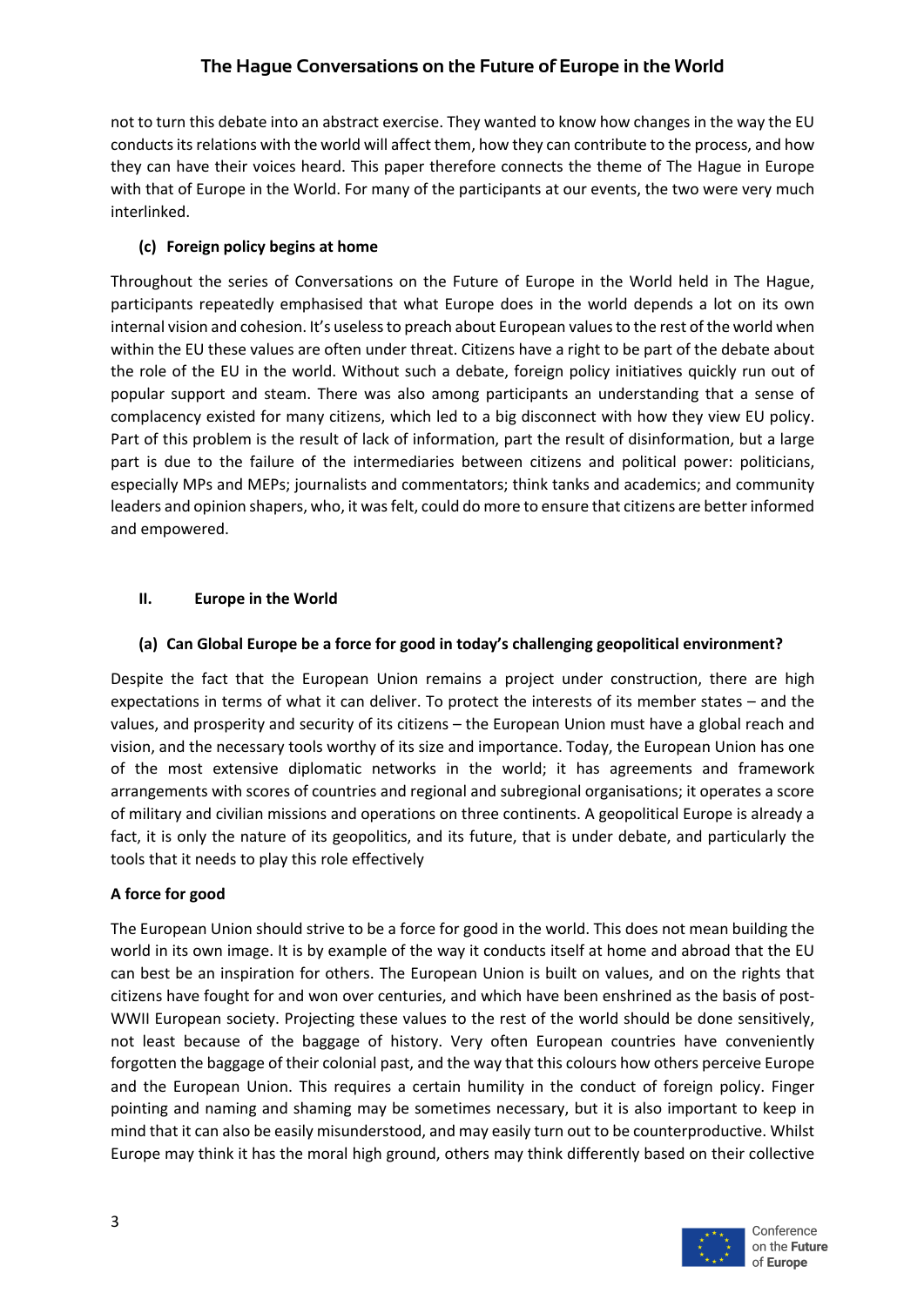historical memories. Frank, intensive dialogue and multi-tiered engagement should therefore be the tools of choice.

#### **A Listening Europe**

The institutions of the European Union must learn to listen better. First, they must listen better to their own citizens. This process, whether directly or through elected representatives, and intermediaries such as think tanks, NGOs and community groups, has to be continuous and dynamic. A trend that sees citizens input as a chore to be ticked off rather than a central part of the process can be observed. It is dangerous and such approach needs to be eradicated.

The EU must also listen better when conducting its international relations. There is a certain awkwardness in the way some heads of EU delegations conduct themselves, especially in countries that are beneficiaries of EU financial support. One criticism of EU delegations is that they talk too much and do not listen enough. Even if this is not the case, the fact that it is a widespread perception is an important curiosity. The heads of EU delegations are not Viceroys, even in those countries that depend heavily on EU assistance, and their role needs to be well defined and understood. The EU must finetune a formula in its international relations whereby it pursues dialogue always, uses carrots whenever possible, and uses the stick only when absolutely necessary.

#### **A Europe that communicates better**

A constant theme that came up in practically all the meetings held in process of *The Hague Conversations on the future of Europe in the World* was the need for the EU to communicate better what it does, why it does it, and how it does it. "The EU never seems to win the narrative battle", one participant said. Given the amount of time, energy and resources that the EU spends on its communications strategy, this is odd. It is partly explained through the cumbersome decision-making process, the many sensitivities of member states that are strikingly reflected in every decision and step that the EU makes, and the fragmentation and sometimes outright competition between and within the institutions. What comes out after an exhausting process at consensus building, is often a fudge. It is then left to the strategic communicators to make the best of it, often working with complex, contradictory and confusing constraints. What comes out is sometimes so confusing that it makes sense only to those who have been part of the elaborate decision-making process. And the member states are not the only culprits. The text of resolutions coming out of the European Parliament, especially in the domain of foreign policy, are often some of the worst examples of this problem. Citizens have the right to express dissatisfaction with this state of affairs, and increasingly they are doing so.

#### **Combatting disinformation at home and abroad**

Freedom of expression and the free media is an indispensable part of the fabric that makes up the European Union and European society. The advent of the internet has empowered citizens and turned everyone with internet access into a potential journalist.

The free media is the first line of defence against elaborate disinformation campaigns launched from unfriendly quarters. However, the citizens themselves must become part of this defence barrier. The battle against disinformation needs to be sustained and improved. The EU needs to lead with raising awareness of the potential harm of disinformation and fake news, how to spot them, and how to combat them, and should develop a co-ordinated response.

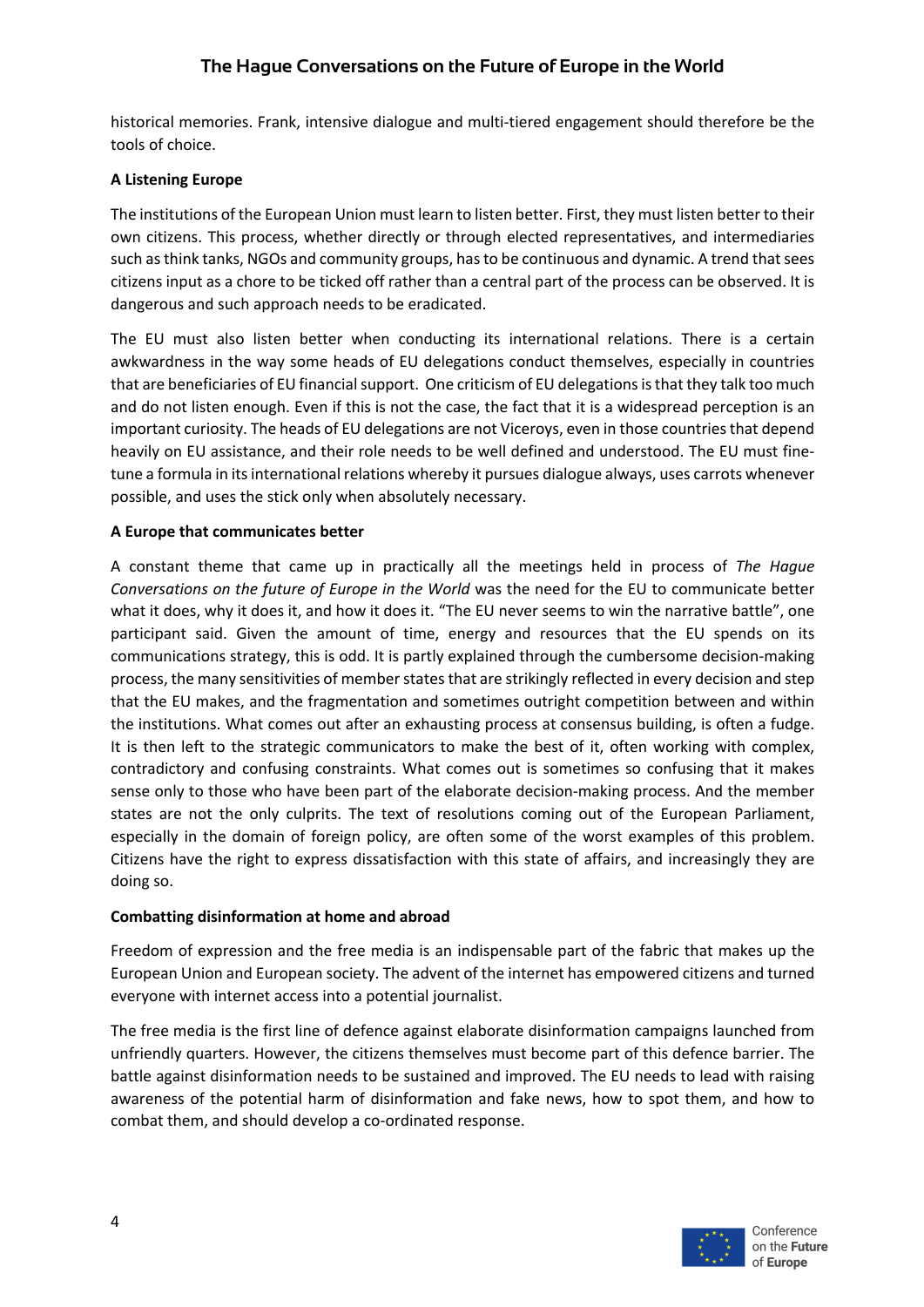#### **Citizens must be able to understand why global engagement matters**

Throughout the gatherings in the framework of *The Hague Conversations on the Future of Europe in the World*, the point was often made of the risk that citizens views are manipulated by disinformation orfall victim to forces apt at instrumentalising bigotry. Young people were considered to be particularly vulnerable to this threat. Thus, foreign policy actions, especially costly ones where billions of euros are being spent, need to be explained and justified. It was felt that initiatives that are able to bring in nonstate stakeholders – through initiatives that involve the private business sector, and that are positively assessed by independent think tanks, academia and civil society – are more likely to have public trust

# **(b) A European vision for a world based on peace and justice, co-operation and prosperity**

The EU's vision of its role in the world, enshrined in many documents, statements, and declarations is of a Union that promotes a peaceful and just world based on multilateralism and a rules-based international system. The EU achieves these grand objectives to different degrees of success, with a few outright failures. The world is in a very different place from the days of the end of the Cold War, when Europe could bask in its success as it contemplated embracing the Eastern half of the European continent.

# **A difficult neighbourhood? A scary world?**

It is often said that Europe has a difficult neighbourhood. From the shores of the Atlantic coast of the Sahel to the Horn of Africa, the Middle East and the Caucasus, an arc of crises appears to embrace the EU's immediate neighbourhood. To the North, climate change is creating new conditions in the Arctic that, apart from their immense environmental consequences, also have strategic ones. To the East, Russia is increasingly unpredictable, assertive, and violent, and has by its actions in recent years, challenged the post-WWII European security order and the rules based international system. The threat that jihadist groups may exploit vulnerabilities in states in the Sahel and the Levant remains very real. The EU rightly attaches great importance to relations with the neighbourhood, and has in place a number of instruments – such as the European Neighbourhood Policy, the Eastern Partnership and others – whose main aim is to promote stability and prosperity in the neighbourhood. Relationships with the neighbourhood, however, need to also be seen as the crucial and indispensable first part of the EU's engagement with the world. All else will become secondary, and almost irrelevant if this first part fails. Connected to it are issues of internal security, illegal migration, energy security, defence, and other core and immediate challenges. The challenges are multi-tiered and multi-faceted, and so must be the response.

# **Ambiguity in the EU's own enlargement policy is itself becoming a source of instability in the neighbourhood**

The European Union remains ambivalent about its membership. There are big differences in the opinions of member states, and these divisions are also reflected in how EU citizens look at the issue:

- Some see it as the right of every country on the European continent to apply for membership, strive for it, and to eventually achieve it.
- **•** Others see membership as exclusive in the gift of its current members to give or to refuse. Those in this category often speak of "enlargement fatigue".
- § Others see the process as more technical, with the European Commission running an exhaustive checklist of which the *Acquis Communautaire* is a part, declaring the suitability, or otherwise, of applicants.

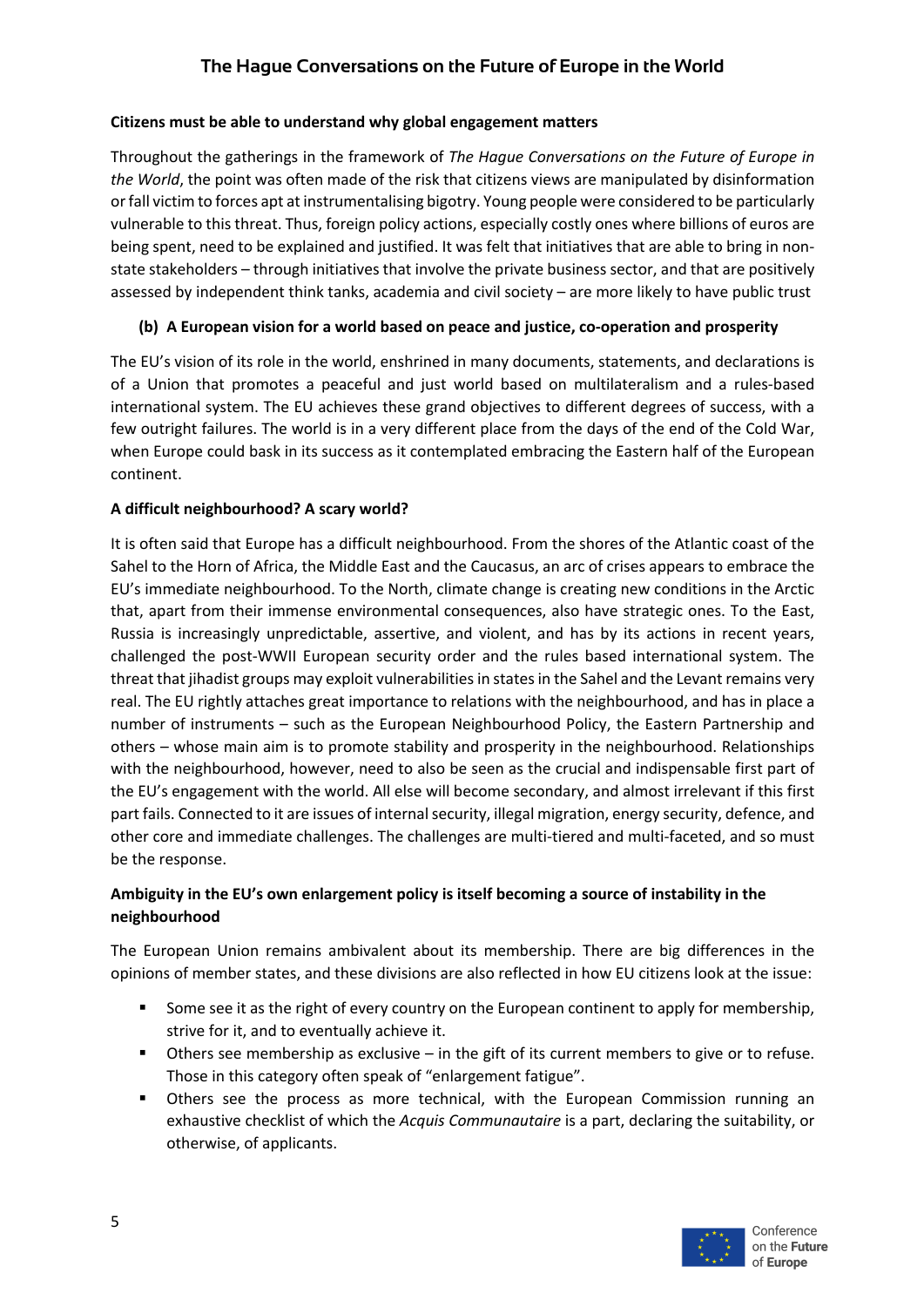For some time now, enlargement has been off the immediate agenda, with no clarity as to which of the above criteria the EU is currently committed to. In the Balkans a number of countries have the status of candidate countries and have been promised membership as soon as they have fulfilled the necessary criteria. The EU appears, however, to move the goalposts every time they seem to be nearly ready. This uncertainty is creating a very real stress on the politics of the Balkans, in contradiction to what the EU initially started off trying to achieve.

In the post-Soviet space, the trio countries – Georgia, Moldova and Ukraine – have extensive and comprehensive Association Agreements with the EU. They are now asking for membership perspectives, even if in the long term, but this request has by and large been snubbed.

And then, of course, there is the elephant in the room – Turkey – who was accorded candidate status in 2004, but whose membership of the EU is, according to some EU leaders, not possible – now or ever. The unique role of Turkey, and its increasing importance as a key player in the European neighbourhood, requires a serious rethink in how the EU engages with it.

The EU needs to take the bull by the horns and decide on the issue of enlargement. Ambiguity and contradictory messages are themselves now becoming a source of instability, which on this occasion is of the EU's own making.

#### **Proposal 1**

The EU needs to revisit the issue of enlargement. There needs to be a consultation process across the Union, in which citizens are also involved, from which a clear policy and roadmap must emerge. This hugely important decision needs to be based on facts not perceptions, and the end decision needs to be clear, transparent, fair, and doable.

#### **A fresh approach to Europe's neighbourhood South**

The EU must remain very much engaged in its relations with its southern neighbourhood. There is a need for a more joined-up approach in the work of the EU institutions and the member states in this area. EU actors must show more political astuteness, and be more nuanced, and they need to be ready to engage with difficult and awkward counterparts. Recent developments in the Sahel are not very reassuring and indicate certain weaknesses in the approach.

This raises questions about the EU's capacity to assess situations and anticipate problems. There is a need within the EU of more expertise on the countries of this mega region and their societies, including on realities beyond the capitals. There should also be better use of soft power tools; more people-topeople contacts at different levels, but also frameworks that allow good practices in the southern neighbourhood to be shared around.

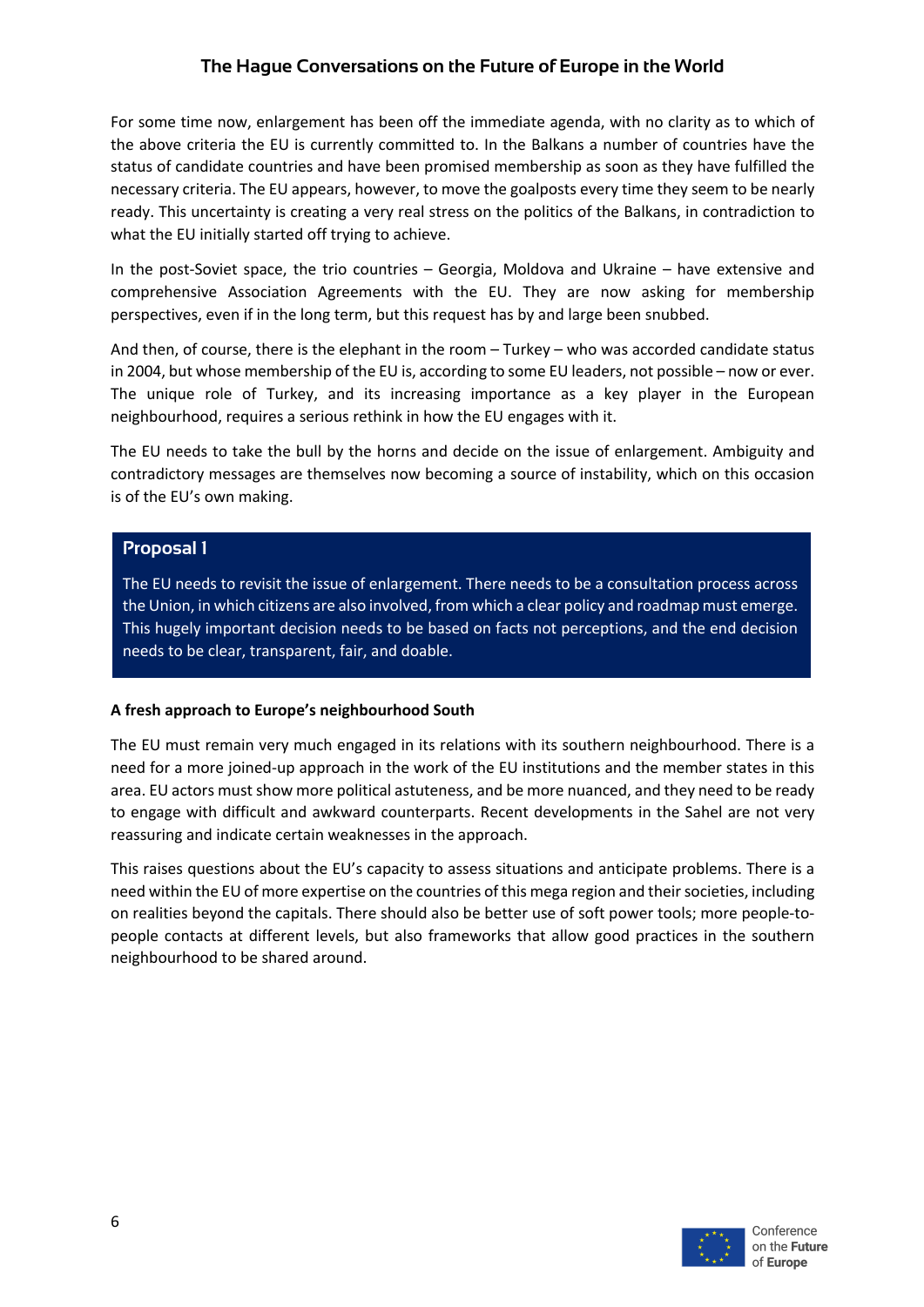#### **(c) Working for a rules-based international system in the neighbourhood and beyond**

#### **A new European security architecture**

The ongoing crisis around Ukraine has brought the issue of European Security back to the top of the agenda. That things were not going well has been apparent for some time. The debate about the future of European security has been left to drift for nearly two decades as arms control treaties lapsed or were dismantled; painfully crafted and designed confidence-building measures went into disuse; and megaphone diplomacy replaced difficult but necessary diplomatic negotiations. The EU is partly to blame since it failed to lead. Post Ukraine crisis, it must show that it has learnt lessons.

# **Proposal 2**

The debate on the future of the European Security Architecture is primarily a political one, despite the obvious military and security dimensions. The EU must have a voice where European security is being discussed; in some circumstances and on some issues it must be able to lead. It can start by hugely increasing its role in the OSCE, despite the somewhat awkward way in which it engages with it due to procedural issues. A complete overhaul of the OSCE may be necessary to reflect the new harsh realities of the present.

#### **Peace in the neighbourhood**

For the European Union, peace in the neighbourhood is essential. Time and again we have seen how conflicts in remote corners of the neighbourhood can quickly spiral into fully fledged crisis. The current crisis over Ukraine is a case in point. Unresolved conflicts in the post-Soviet space have been one of the factors that poisoned relations with Russia. They have also kept Eastern Europe and the Caucasus unstable despite much progress in other fields. In the Sahel, the insurgency of radical Islamic groups feeds on past grievances, and sets the scene for further future conflict. The ongoing conflict in Yemen has not only created a humanitarian disaster on an epic scale, but risks creating instability across the whole of the Arabian Peninsula. The EU response to conflict has been patchy – flashes of high activity are often followed by long periods of inertia; drawn out bureaucratic responses, often bogged down in interagency squabbles in Brussels, continue to weaken the EU's hand in engaging with conflict prevention and resolution. The EU needs to sharpen its tools, and this needs to start first with the President of the Commission reviewing ongoing systems and procedures and making sure that the process is not only joined up on paper, but also in fact. Many participants in *The Hague Conversations on the future of Europe in the World* expressed concern that the shift towards the militarisation of security in the EU is taking place without proper debate on whether it is the right thing to do in the first place, and moved too quickly to a discussion of "what and how" before there was a proper discussion of "why and when".

# **Strengthening Multilateralism should start with UN Reform**

Whilst the European Union has been a strong supporter of multilateralism as a way of conducting foreign policy, it may not have been doing enough to actually make sure that multilateralism works. The United Nations remains the central piece in the global international order established after WWII. It is today a very different organisation from that established in 1945 – its membership having increased from 51 to 193, mainly as the result of decolonisation and the emergence of dozens of new countries. The EU must work to strengthen the UN, and to strengthen its own role in it.

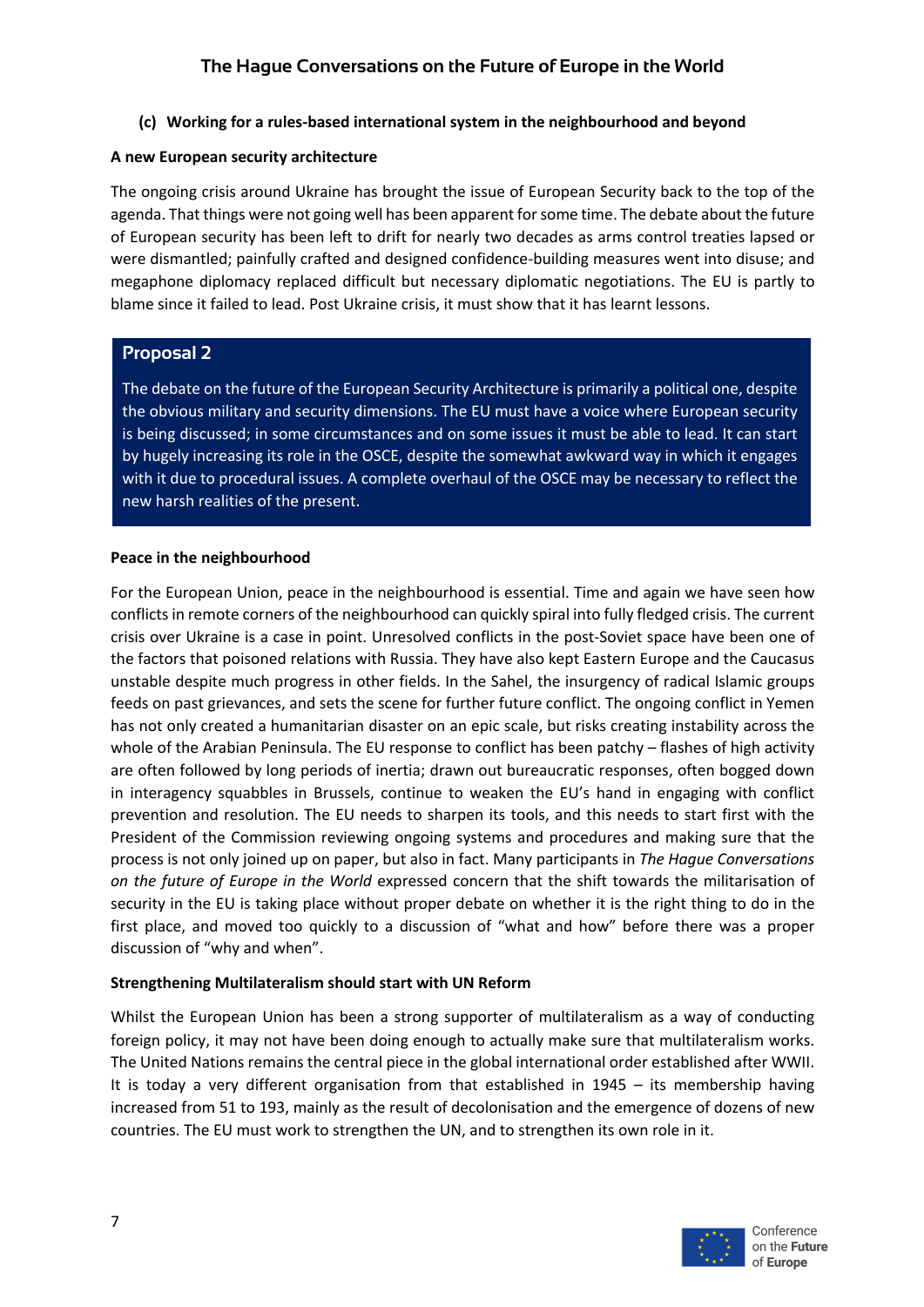# **Proposal 3**

The European Union should embark on a mission to lead the reform of the United Nations, including through a sustained diplomatic initiative that should seek to build common ground and in a timely way move with the reform process. This process should entail a reform of the Security Council, where the present-day realities need to be reflected, including through revisiting issues such as the number of permanent members and the veto power. This will be a task that is likely to take a number of years. To remain focused, the EU should appoint a Special Representative for UN Reform whose task will be to engage with the international community on the topic, and to keep the EU and its institutions focused on the objective.

#### **Connectivity**

The EU is first and foremost a trading bloc. Its strongest card in the international arena so far has been its ability to set standards and norms when it comes to trade and commerce. Its prosperity depends on connectivity, and primarily on smooth transport and communication links. Increasingly added to this is a third pillar – digital connectivity. The recently launched "Global Gateway" initiative promises to mobilise 300 billion euros to help boost smart, clean links in digital energy and transport, and strengthen health and education research across the world. This initiative is worthy in itself and needs not be seen or promoted simply as a counter to China's "Belt and Road Initiative". It needs to be delivered in a timely manner. Neither should this be seen simply as a benign action. "Global Gateway" needs to be about promoting Europe's interests in an increasingly competitive world, that also recognises the importance of trade routes such as the Europe-Caucasus-Central Asia transport corridor, and choke points such as the Bosporus, the Straits of Hormuz and the Suez Canal.

It is one reason why the EU needs to continue reaching out to the countries of Central Asia who have been somewhat isolated from global processes. To succeed in this part of the world, which has until recently been largely inaccessible and where the EU has little or no leverage, the EU needs an agile and flexible approach.

The EU has often treated the Arab states of the Gulf as distant partners. In fact, they are part of the EU neighbourhood ecosystem, yet EU-GCC co-operation has so far been unsatisfactory – although there are signs this may be changing. The very dynamic process of reforms going on in the societies and economies of these countries offers an opportunity for the EU to engage as a genuine partner.

# **(d) Power**

The European Union is often described as an economic giant, but a political and military midget. Part of the reason is that the EU is still a work in progress. The current treaties and frameworks are in many ways designed to restrain the Union's power in the areas of international politics and defence, to the advantage of the member states. There is enough understanding that this situation is not sustainable to ensure that over the next decade the EU will at least move to the next step in the process of increasing its political and military power. The current debate on the Strategic Compass is important, and it needs to be brought to its logical conclusion as soon as possible. The debate on the competencies of the institutions and decision-making must start.

#### **The false debate about hard versus soft power**

Around the topic of power, a false debate has ensued about the benefits of soft or hard power. For many years the EU claimed to exert influence through soft power. Then, with very little analysis or

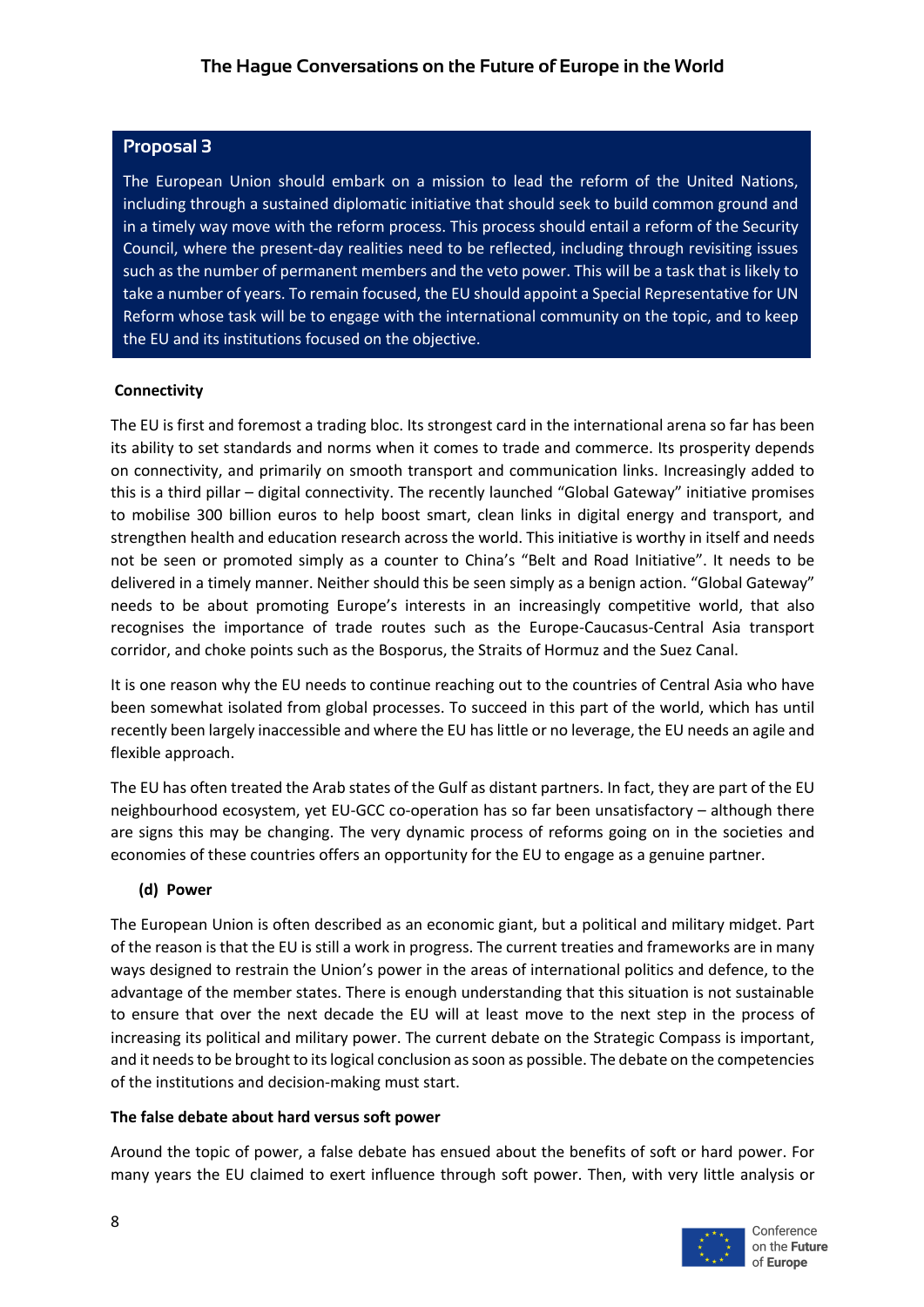reflection on whether soft power was being properly galvanised and projected, it came to the conclusion that soft power was not working and that it needed hard power. But what kind of hard power? Should the EU have its own army? Up to what extent should strategic autonomy be envisaged? Can you, in this day and age of nuclear proliferation, have real strategic autonomy unless you are nuclear armed? In short, where does this quest for strategic autonomy stop?

#### **Soft power**

Soft power works, and the European Union will make a big mistake if it stops using it. In fact, the ambition should be to turn the EU into the world's only soft power superpower. The EU needs to reflect on how it has conducted soft power since the end of the cold war, and how best to enhance its soft power strength going forward, building on the rich diversity of its people, the experience of its institutions, the enormous talent and knowledge within its universities and think tanks, the vibrancy of its media and communication sector, the dynamism of its civil society, and the presence of a myriad of diaspora groups within it that can be bridge builders to distant lands and societies. Altogether, this makes the EU uniquely placed to be the world's only soft power superpower. It is an opportunity not to be missed.

# **Proposal 4**

The EU needs to revisit soft power before dismissing it as its primary foreign policy tool. In every case soft power needs to remain a central pillar in the strategy for Global Europe. If it has not worked properly in the past, questions need to be asked as to why? Was it a lack of resources; inept delivery; disconnect between various EU programmes or initiatives? Or perhaps failures in the way partners and communities on the ground were engaged.

The EU needs to have a proper inventory of its soft power tools; it needs to know how much it is actually spending on soft power and what additional resources are needed. It needs to address the obvious gaps in soft-power tools, including better use of culture, exchange programmes, education, and youth exchanges. The EU should resist the temptation to turn peace building into a bureaucratic process. Its mediation and peacebuilding toolbox must be fast and flexible if it is to respond in time to evolving crises. On the other hand, long term engagement with conflict or potential conflict situations, needs to be consistent and constant. In most situations, there are no quick fixes and the EU must muster the stamina to remain engaged even when the camera lights are off, and the interest of the media has moved to another story.

It needs to consider having a dedicated Commissioner responsible for soft power development and projection.

Above all it needs to be comfortable and proud in the role of soft power superpower.

#### **Hard Power**

The present reality in international relations does not allow the European Union to be solely reliant on soft power. Russia's behaviour in its neighbourhood, including its occupation and annexation of Crimea and its behaviour in Georgia and in Ukraine, has focused minds. Beyond the continent, jihadist groups struggle to capture power in vulnerable states in the EU's immediate neighbourhood; and beyond, China's assertiveness in the military, political and economic spheres requires a response. On the high seas, piracy has resurrected. These threats cannot in the short term be mitigated by soft power. However, equally, giving the EU hard power capacity is a long-term ambition, in considering its hard

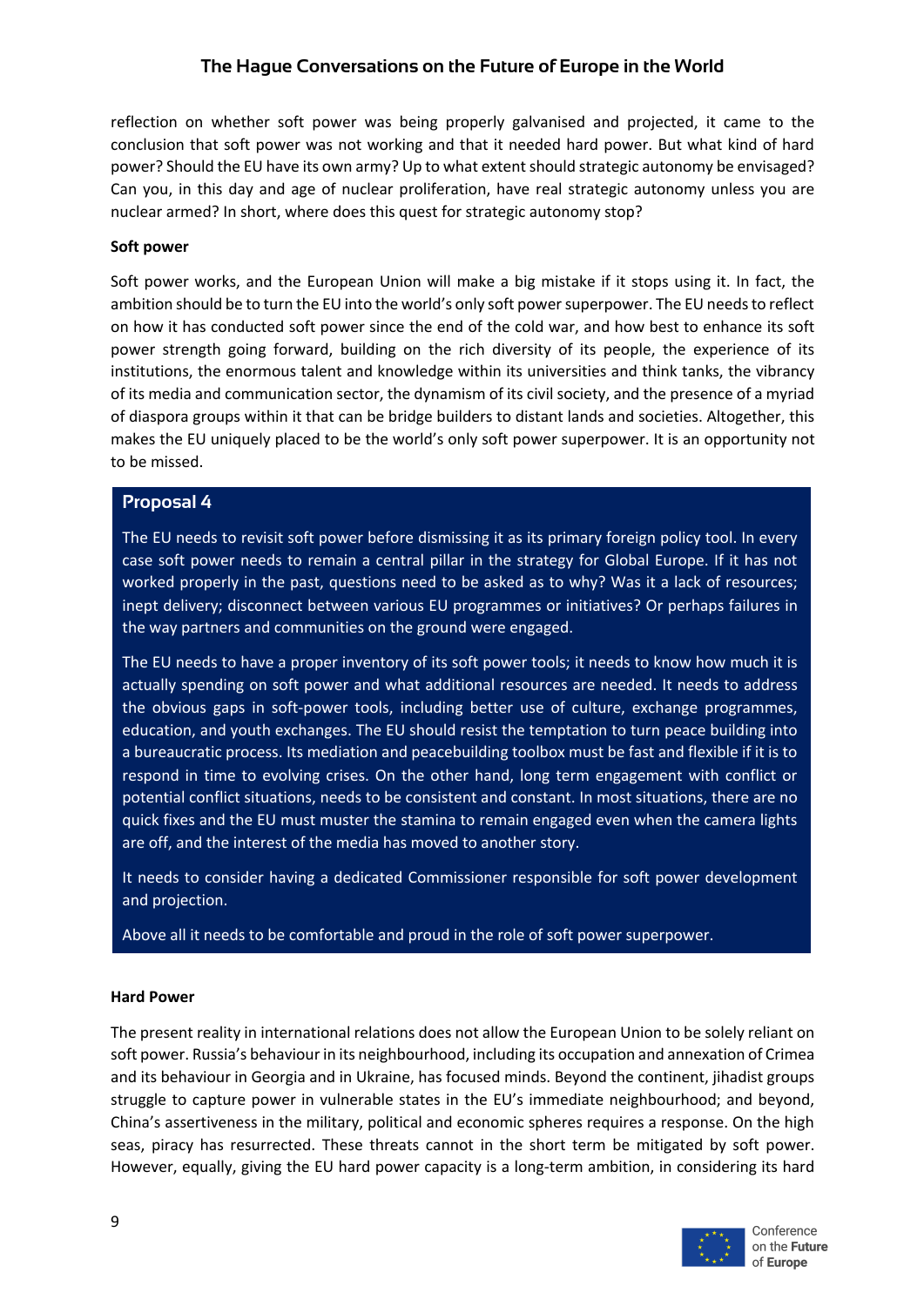power options the EU must act pragmatically and realistically. It must build on what is already there; it must not try to duplicate or replace the military power of its member states and their existing alliances, and instead it needs to find niches through which it can add value. In short, it needs smart hard power.

# **Proposal 5**

The EU should abandon the idea of a European Army. Instead, it should provide a framework where it can assist if two or more member states may decide to work together to unify all or several defence capacities, and there should be an EU-wide inventory of defence capacity. The EU may, however, develop its own niche defence capacities, particularly in areas of cyber defence; space; response to biological warfare; defence research and production; and other sectors which will benefit from a collaborative pan-European approach. This will give the EU a specific but not insignificant defence capability in areas where it could excel. This will justify the EU's place on the table of large powers. The other reality is that most member states are also members of NATO and see it as the cornerstone of their defence. The EU should not try to compete, on the contrary, the work being done to increase EU-NATO co-operation needs to be sustained and developed. The EU must in the process of doing so understand the specific situation of those of its member states who are neutral, or for other reasons have opted not to join NATO. More political work needs to be done to ensure that these member states, and their citizens, are comfortable with this process.

#### **(e) Working better, delivering more**

#### **Keeping ahead**

On many issues, and in many fields, the European Union is one or more steps ahead of others in the world. Research and innovation must continue to be embraced, resourced and, as much as possible, prioritised. On digitalisation, Europe needs to be ambitious. These ambitions should not exclude, but rather encourage, working with partners.

There are areas where the EU excels. As an economic power it has developed a gold standard for global trade that everyone now respects. These standards include the need to recognise and respect the rights of workers and consumers, protect intellectual property, and create a level playing field.

There are other areas where the EU can develop a similar lead, including when it comes to defence and security and soft power tools. Identifying these niches, properly resourcing them and excelling in them needs to be a priority. One area, cyber defence, is a crucial part of the EU's resilience going forward. It must not only be integrated in the wider foreign, defence and security policy, it simply must become the best at it.

# **Decision making on foreign and security policy that is efficient, cost effective, transparent, and accountable**

Ahead is a long debate on decision making in the EU. We are far from being at a point where this debate can be brought to a successful conclusion. In the meantime, however, the problem must not be thrown under the carpet, where populists and adversaries can use it and abuse it. It must become part of a mature structured debate across society. However, risks and challenges in the field of foreign and security policy will not wait, so interim measures are needed.

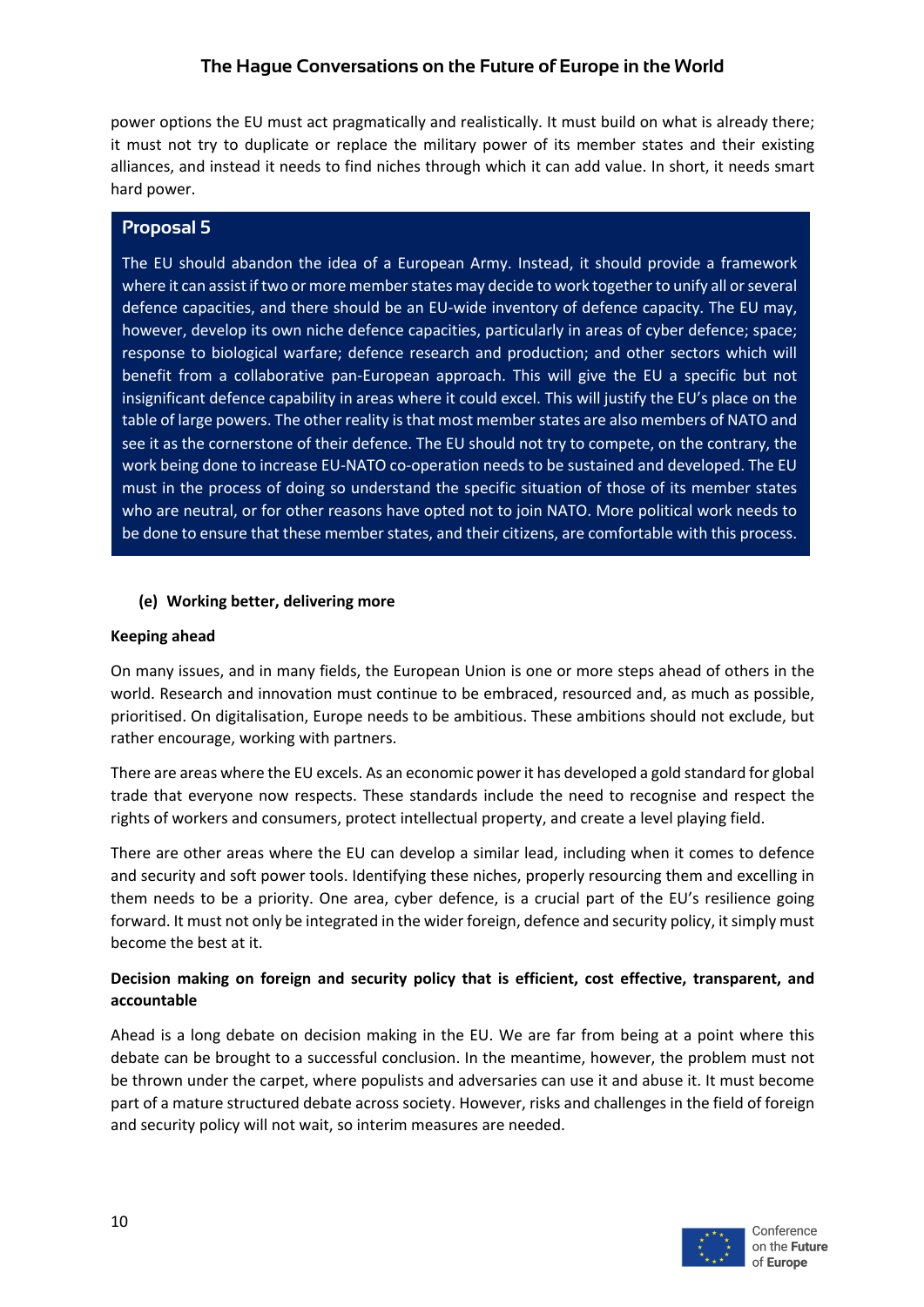## **Proposal 6**

The EU should update PESCO – the EU's Permanent Structure Co-operation mechanism on defence. Don't hide it from the public eye; help citizens value it.

It should open the debate about the establishment of a European Security Council and its potential composition and powers. This can be an efficient forum where the EU and other like-minded countries that share similar values, such as Norway and UK, can co-ordinate defence strategies and crisis response.

#### **Oversight of the EU's global ambitions and outreach**

As the topic of Global Europe becomes more important, oversight must also increase accordingly. Citizens must have timely and accurate information, and a process of feeding opinion into the decisionmaking process needs to evolve. Those who say that you cannot have a referendum every time a decision on foreign policy is needed are, of course, right. But this does not mean that citizens' views should not be sought and taken into account whenever necessary and possible. Intermediary groups (think tanks, academia, NGOs, business groups etc) working on the theme of Global Europe need to be empowered.

#### **Proposal 7**

The European Parliament is the first and most important intermediary between EU decision makers and the citizens of Europe. It must sharpen its oversight work of EU's external engagement. Whilst there have been increased visits by the High Representative to the Parliament, and the Parliament pronounces itself often on foreign policy issues, there is no doubt that the oversight work can be done much better, and is often best done at Committee level where a much more detailed and exhaustive process can take place. Endless resolutions, that are written in a form that is hardly understandable even to their authors, do not contribute to transparency and accountability. Citizens want thoughtful analysis, deep-rooted assessments, and a process of holding the Executive to account – not endless and senseless pronouncements. The Parliament should therefore review, first how it conducts its own foreign policy outreach; and second, how it can conduct oversight better, including by learning from the experience of the member states, as well as the US and the UK, and others on this matter.

# **Team Europe needs to embrace the input of think tanks, academic, civil society and business organisations**

In recent years, the European Union has sought to close the gap between its actions and those of its member states in the delivery of foreign policy, and in the tools deployed. 'Team Europe' is a brand which helps convey this message to the world.

The EU needs to take this work to its logical next step, which is to consider how non-state actors, including civil society organisations, think tanks, and academia and business, can also be similarly galvanised. On the other hand, the EU must be constantly vigilant of the work of those lobbying for specific commercial or state interests. The line between lobbying and advocacy is very thin, but it must never be crossed.

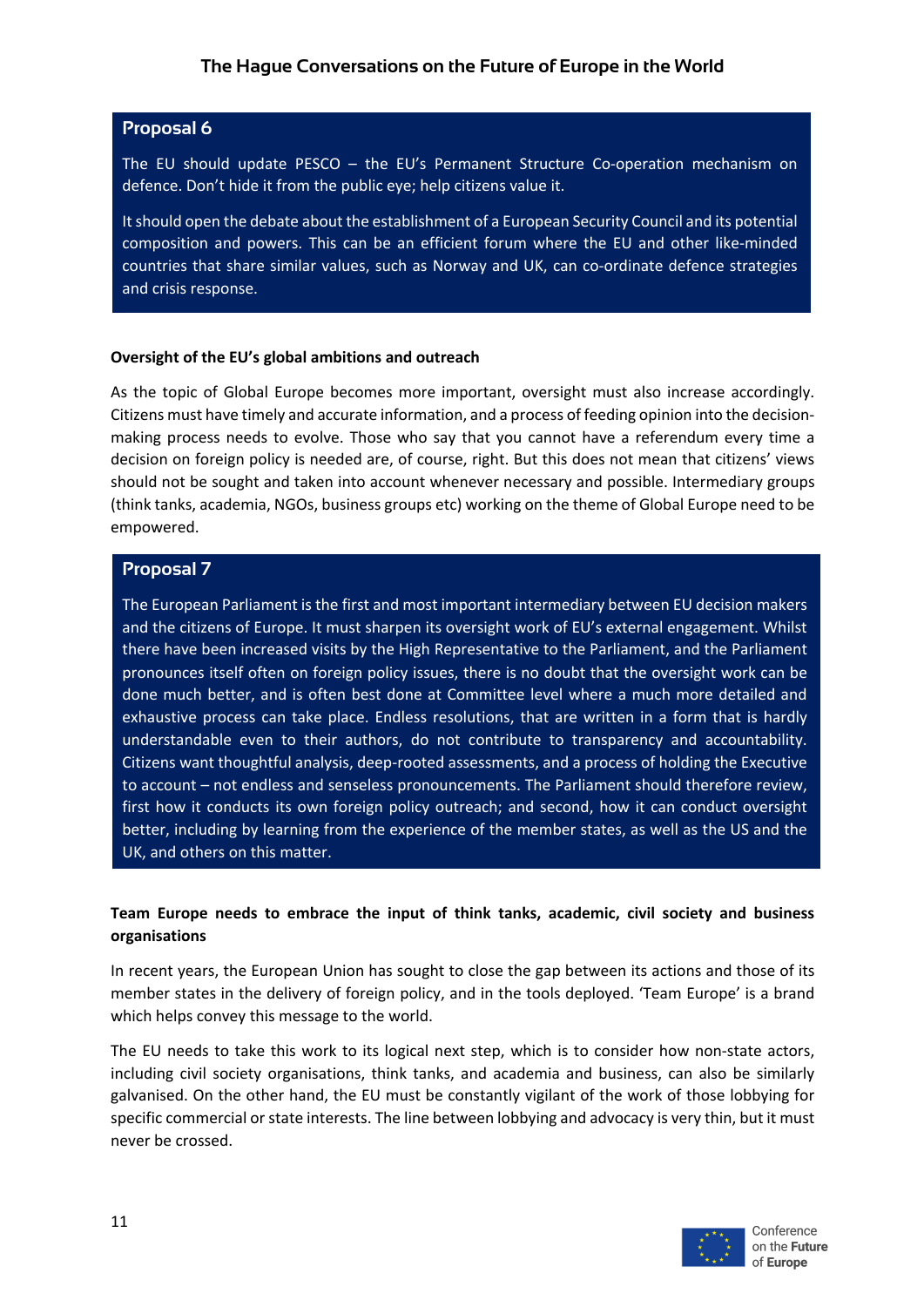The EU already works extensively with civil society in the delivery of its projects in the world. It engages closely with think tanks and academia on research, innovation and analysis; and it increasingly seeks partnerships with the private business sector in its endeavours abroad. This co-operation has grown organically over many decades. It very often looks archaic, over bureaucratised, and inefficient.

# **Proposal 8**

There should be a root and branch review of how the EU engages with civil society and other nonstate actors in the process of shaping and delivering Global Europe. This should be a credible, comprehensive, and open process, conducted with a critical eye and the conclusions should be published.

#### **III. The Conference on the future of Europe was a timely and important exercise. Now what?**

Overall, across Europe, those who engaged in the process of the Conference on the Future of Europe generally felt that it was a timely and useful exercise. Even though only a miniscule amount of the 450 million EU citizens were touched by the process, the fact that the initiative persevered despite the pandemic shows a level of commitment and interest that should not be underestimated or undervalued.

#### **The question many are asking is "Now What?"**

First there is the question of what happens to the many ideas, recommendations, and opinions expressed in this exercise. There should be a clear commitment to action as many of the ideas as possible and a deadline by which to report progress – say, one year.

# **Proposal 9**

Turn ideas into tangible decisions; keep the conversation going!

The three EU institutions that launched the Conference on the Future of Europe now need to show how they are going to respond to what has come out of the process. The European Parliament should constitute an ad hoc committee that will be tasked to monitor the process and produce a progress report each year for the next three years.

In the meantime, the conversation must be kept going.

The second question is how do we keep the conversation going? Whilst endless conversations without tangible results are self-defeating and need to be avoided, a listening Europe needs to find a way to sustain and build on what the Conference on the future of Europe has been able to achieve.

# **IV. The Hague in Europe**

The City of The Hague embodies different qualities that make it in many ways unique: It is the political and diplomatic capital of the Netherlands; it is a vibrant European city hosting 30 European organisations that between them employ more than 7,000 residents; and it is an international city, hosting many international institutions especially in the field of peace and justice. Increasingly, the City

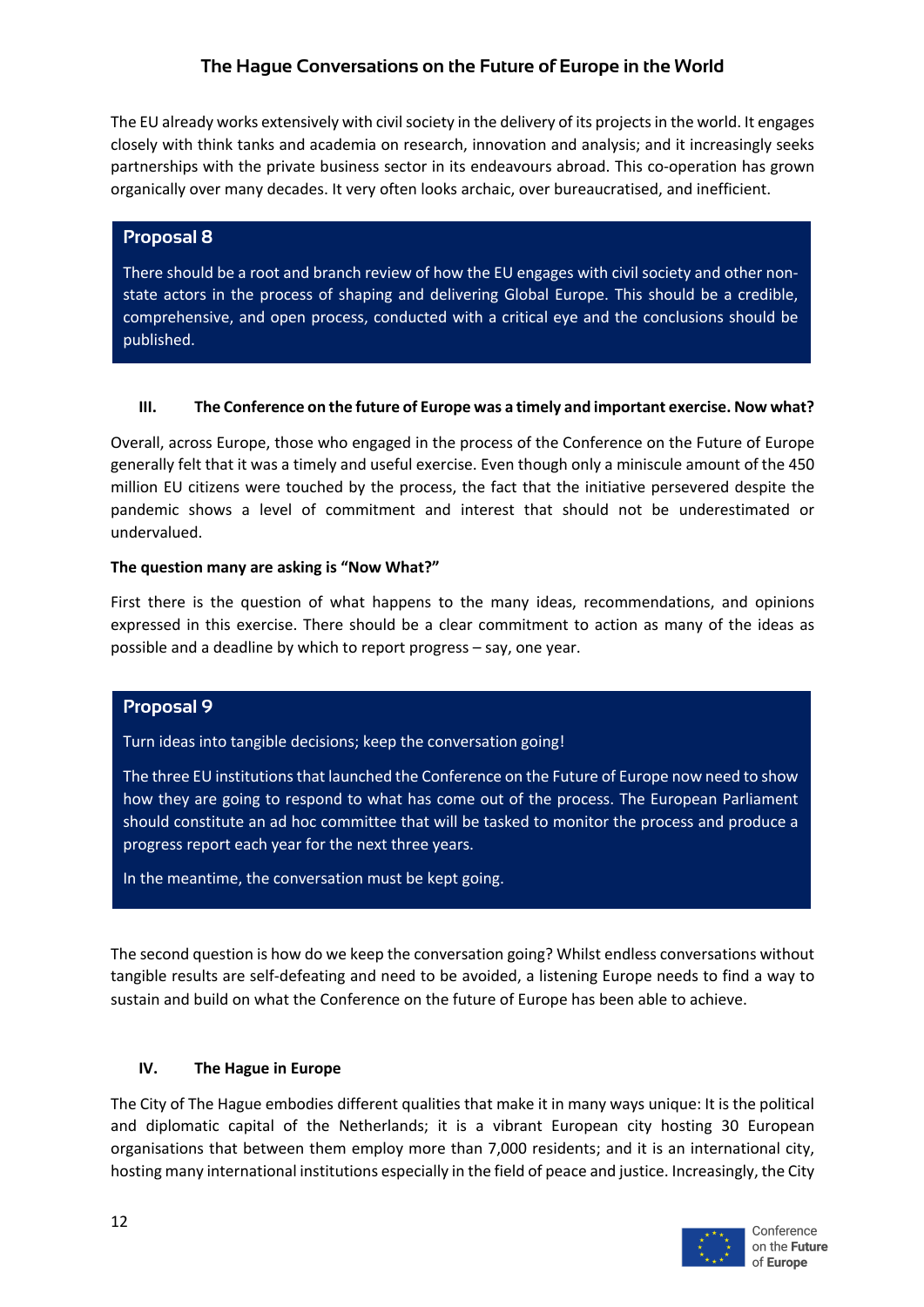of The Hague is also home to national and international civil society groups working on similar issues. The various incubators for ideas, start-ups and centres for development and excellence, especially in areas of peace and justice, such as The Hague Humanity Hub, The Hague Security Delta, Impact City etc, are imaginative, forward-looking tools that help bridge the gap between decision makers and citizens in areas of defence, foreign policy, security, and the rule of law.

The City of The Hague is also home to people from different ethnic and religious backgrounds who all contribute to making it a diverse, colourful, and dynamic community. They now add to The Hague's traditional Dutch communities, giving the city a particular vibrance and attraction.

In the process of discussing the future of Europe in the world, many citizens asked about the role of their city in such an endeavour. Many felt that The Hague can and should play a more active role in European affairs, and particularly it can and should play a more active role in the shaping of Global Europe. As the City of Peace and Justice, The Hague is already central in the design and delivery of a new vision of Europe in the world, with peace and prosperity as its core mission, and respect for a rules-based international system at its heart.

To achieve this the city needs to have a better voice in Europe and should consider how it can make itself seen and heard better in Brussels. Many said they wanted to see the city play a central role in amplifying their voice within the European Union – through its representation in Brussels and other means. The City of The Hague can also help build synergies between different activities and initiatives within its foreign policy ecosystem by providing a forum to enable interaction and cross fertilisation of ideas.

# **Proposal 10**

The Hague is uniquely placed to show how Global Europe can be transformed into an aspiration shared by diverse stakeholders and grassroots communities. The Conference on the Future of Europe should take notice of the very dynamic and evolving experience of The City of The Hague in connecting decision makers with citizens on difficult topics such as foreign policy, defence, and security and rule of law, and see what lessons can be learned from it and how it can inspire other communities and cities across the EU.

As the City of The Hague expands its role in Europe and in the world, it must make sure that its citizens are part of this journey. "European and Global The Hague" needs to communicate its work with its grassroots. There needs to be a better showcasing of the work being done by people and organisations in the city across the world, the impact this work has at home and abroad, and why and how this is valuable for the whole community. The Hague has a rich diversity of diaspora communities who are actively involved in all aspects of city life – and they include people from very a broad range of backgrounds, from high flying business executives to recently arrived refugees. These communities can contribute to building bridges to other countries and regions, as well as different cultures and civilisations.

# **V. Conclusion**

We are grateful to the dozens of experts and opinion shapers to heled inform the discussions throughout the programme "The Hague Conversations on the future of Europe in the World". We are particularly grateful to the hundreds of people who joined our activities in the course of the last six months, or who contributed their views in writing.

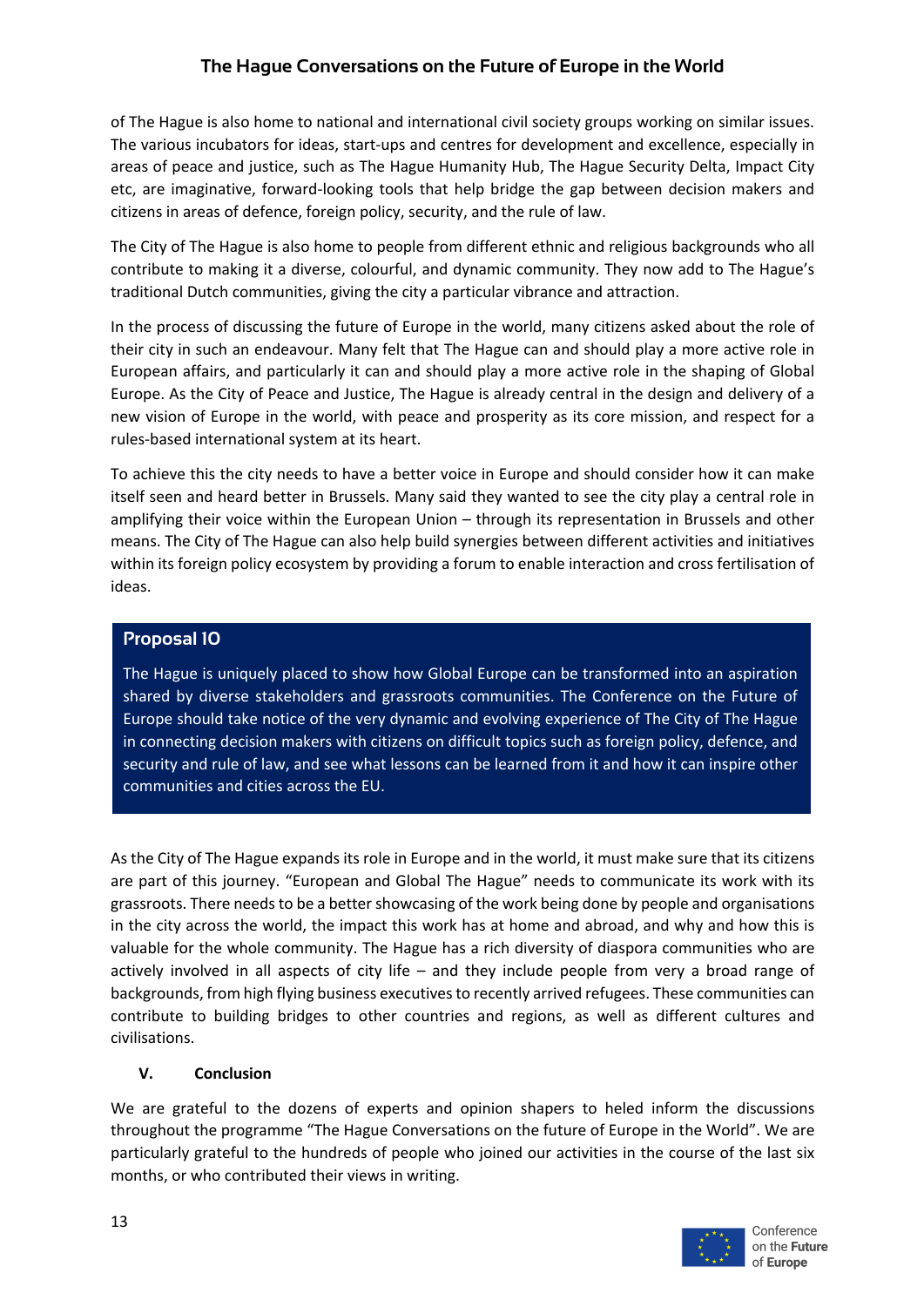We are pleased to commend this paper for the attention of the Conference on the future of Europe.

#### **Disclaimer**

**\_\_\_\_\_\_\_\_\_\_\_\_\_\_\_\_\_\_\_\_\_\_\_\_\_\_\_\_\_\_\_\_**

This paper aims to capture the mood, ideas and vision that emerged in the process of a dialogue exercise as part of *The Hague Conversations on the future of Europe in the World* held in The Hague from September 2021 to February 2022. The ideas and opinions reflected in this paper do not necessarily constitute the opinions of LINKS Europe, the City of The Hague or The Hague Humanity Hub.

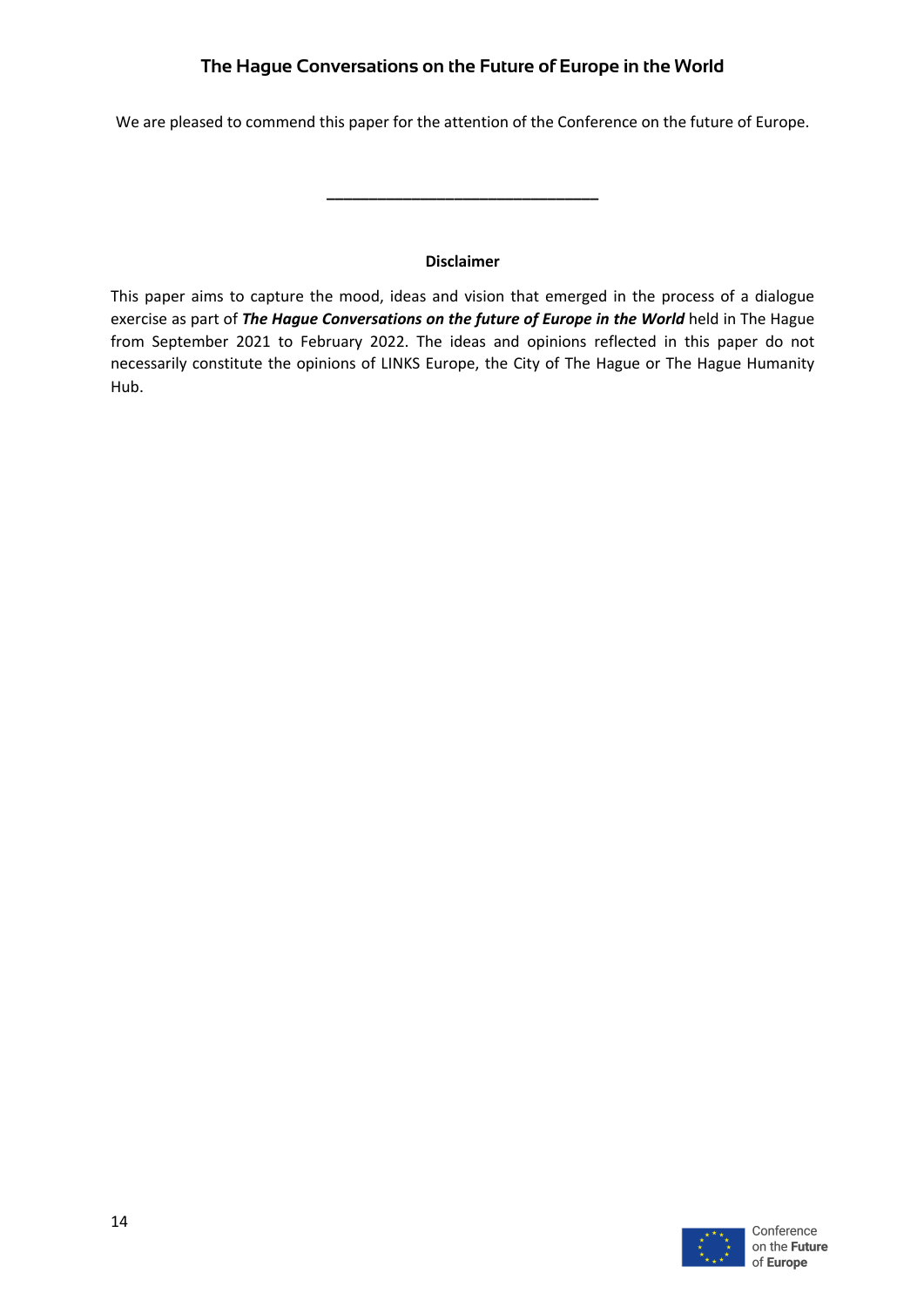# **Background Note**

**The Hague Conversations on the future of Europe in the World** was a series of ten activities organised by LINKS Europe foundation, in association with the City of The Hague and with the support of the Hague Humanity Hub. The events were mostly held in person, with some also held online or in hybrid format, from September 2021 to February 2022 as part of the *"Conference on the future of Europe"* process.

Hundreds of citizens of The Hague, and from the city's rich eco system of international organisations, diplomatic and political community, think-tanks, education institutions, NGOs and community groups, attended and contributed to the conversation. Others joined from other parts of the Netherlands and the EU, and even from beyond, to contribute with their ideas. Opinions were also submitted in written form.

The big question discussed throughout the process was: What should be the future role of Europe in the world, and what should be the role of the City of The Hague in this?

Overwhelmingly, participants in **The Hague Conversations on the future of Europe in the World** believed in the importance of the European Union for future peace, justice and prosperity in Europe and its neighbourhood and in the wider world. They believe the European Union has been, and should remain a force for good in the world. They also felt that The Hague can and should play a more active role in designing and delivering the new Global Europe agenda.

Participants had some key messages for the European Union:

- A constant theme in all the discussions was the importance that the EU should listen more, and communicate better.
- If citizens are expected to support, and pay, and in some circumstances even fight and die for a European role in the world they need to be informed and as much as possible consulted; they expected their representatives in the European Parliament, and intermediaries between them and officialdom, be it think-tanks, civil society, academia or the media, to play a bigger role in oversight of EU foreign and security policy.
- There was widespread recognition that the world is passing through a dangerous moment, and that Europe and its citizens were facing new dangers, and that hardly won principles and values that have become a bedrock of EU society were now under threat. The EU should remain a normative power, but it must lead by example: a Europe that is divided on its values cannot efficiently disseminate these values to the rest of the world.
- § Europe must sharpen its soft power tools, even as it slowly builds its hard power tools. The EU needs to see itself as a soft-power superpower. Hard power needs to be a last resort and delivered as part of a broader Team Europe effort, which should also include NATO.
- § Global Europe cannot succeed unless the EU gets its relations with its neighbourhood right. This requires more clarity on enlargement; stronger engagement in the process of developing a new European security architecture, and a renewed effort to engage with the neighbourhood south.
- § The EU should continue to pursue multliateralism and a rules based international system as the basis of its foreign policy, supporting the UN and leading in the process of its reform.